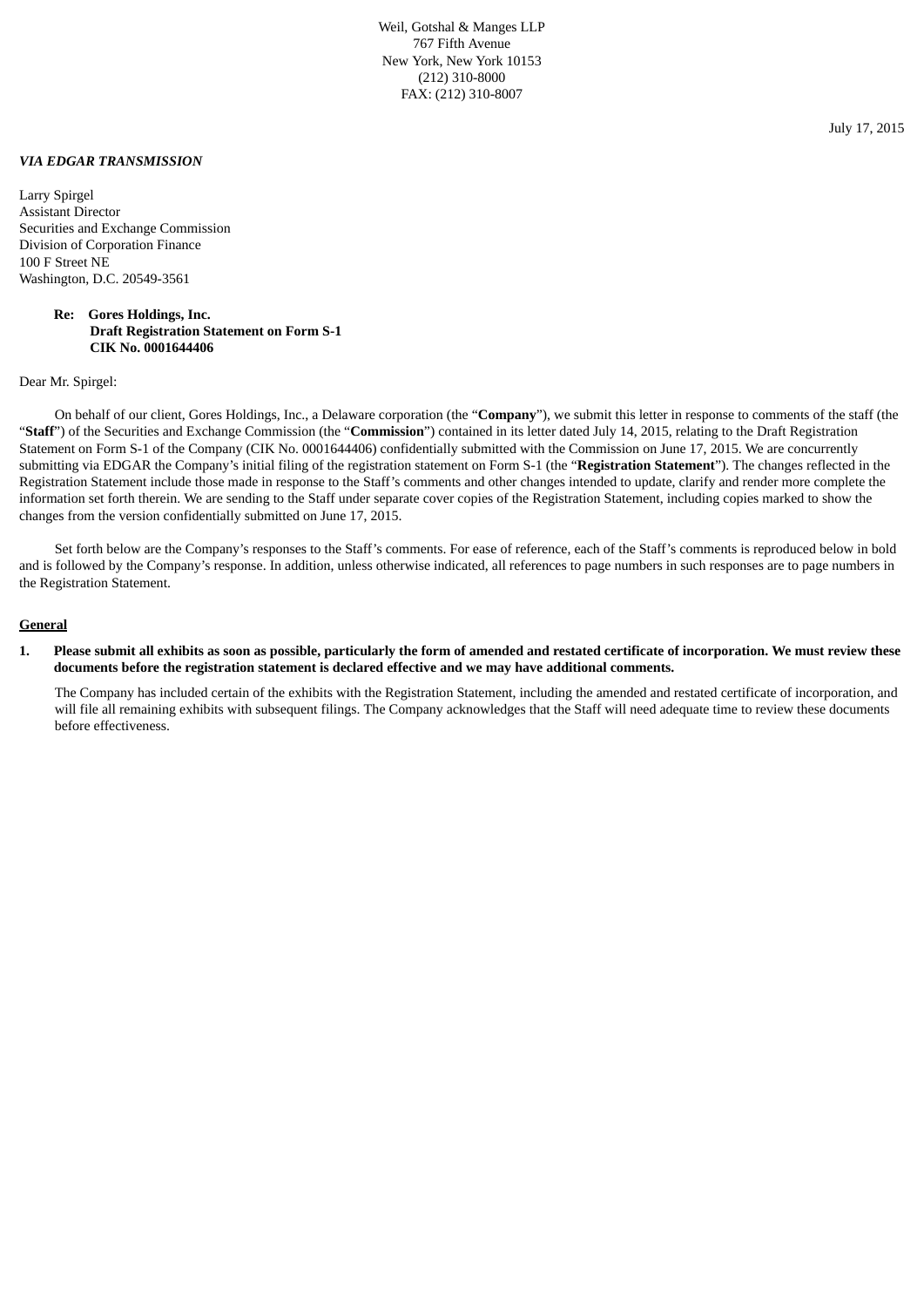2. As soon as practicable, please furnish us with a statement as to whether or not the amount of compensation to be allowed or paid to the underwriters has been cleared with FINRA. Prior to the effectiveness of this registration statement, please provide us with a copy of the letter **or a call from FINRA informing us that FINRA has no objections.**

Prior to effectiveness, the Company will provide the Staff with a copy of the letter from FINRA or arrange to have FINRA call the Staff informing the Staff that FINRA has completed its review of the underwriter arrangements for the offering and has no objections.

3. Please supplementally provide us with copies of all written communications, as defined in Rule 405 under the Securities Act, that you, or anyone authorized to do so on your behalf, present to potential investors in reliance on Section 5(d) of the Securities Act, whether or not they **retain copies of the communications.**

The Company advises the Staff that it is providing to the Staff on a supplemental basis copies of the written communications, as defined in Rule 405 under the Securities Act, that were used in meetings with potential investors in reliance on Section 5(d) of the Securities Act. Such materials were only made available for viewing by such investors during the Company's presentation. Pursuant to Rule 418 under the Securities Act, such copies shall not be deemed to be filed with, or a part of or included in, the Registration Statement. Additionally, pursuant to Rule 418(b) under the Securities Act, the Company requests that the Staff return copies of such materials to the Company. Other than these materials, the Company has not provided, and it has not authorized any person to provide, any written materials in reliance on Section 5(d) of the Securities Act. The Company will undertake to provide the Staff with copies of any additional written communications that are presented to potential investors in the future by it or anyone authorized to do so on its behalf in reliance on Section 5(d) of the Securities Act, whether or not such potential investors retain copies of the communications.

# **Prospectus Summary**

# **General, page 1**

4. Please revise to include more prominent disclosure cautioning potential investors against relying on the record of The Gores Group performance as indicative of the current registrant's future performance. In addition, distinguish between the involvement of The Gores Group with its acquisitions and the likelihood that The Gores Group, Alec Gores or the registrant's management team will be involved in the target company acquired by the registrant on a post-acquisition basis. Lastly, disclose that none of your officers or directors has experience **with any blank check companies or special purpose acquisition corporations in the past.**

The Company has revised the disclosure on pages 3, 77 and 78 in response to the Staff's comment.

 $\overline{2}$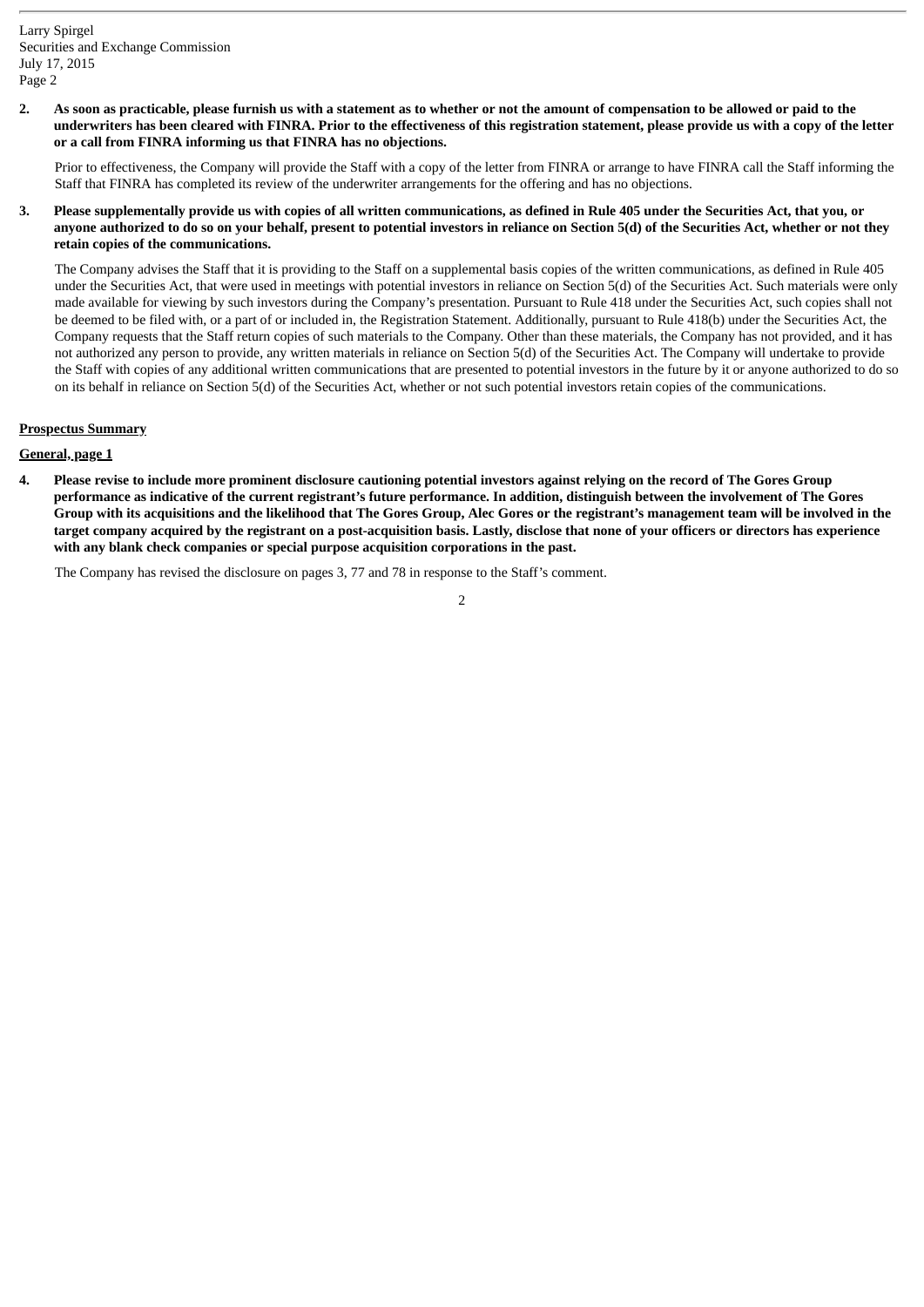## **Manner of conducting redemptions, page 18**

5. We note that you will proceed with a business combination only if "a majority of the outstanding shares of common stock voted are voted in favor of the business combination." Please clearly disclose how this could make it more likely a merger would be approved, especially if you only furnish proxy materials 10 days prior to a meeting. Also disclose what the quorum requirement will be for this vote and whether the votes **of the initial shareholders will count toward satisfying that requirement.**

The Company has revised the disclosure on pages 20, 87, 88, 100 and 122 in response to the Staff's comment.

## **Summary Financial Data, page 28**

6. Please remove the "As Adjusted" financial information from your summary financial data pursuant to Item 301 of Regulation S-K.

The Company has revised the disclosure on page 28 in response to the Staff's comment.

## **Dilution, page 66**

7. It appears that your net tangible book value includes deferred issuance costs of \$104,205 (page F-3). Please revise to exclude this asset from **your net tangible book value.**

The Company has revised the disclosure on pages 66 and 67 in response to the Staff's comment.

## **Sourcing of Potential Business Combination Targets, page 80**

8. You state that if an officer and director has existing fiduciary or contractual obligations to another entity with respect to business combination opportunities they may need to present that opportunity to the other entity. Please revise to clarify the number of different entities to which your officers and directors have existing fiduciary or contractual obligations and whether situations could arise in which business **opportunities may be given to various other entities ahead of the company.**

The Company has revised the disclosure on page 81 in response to the Staff's comment.

## **Signatures**

**9. Please have the required officers and directors sign the registration statement in the next submission.**

3